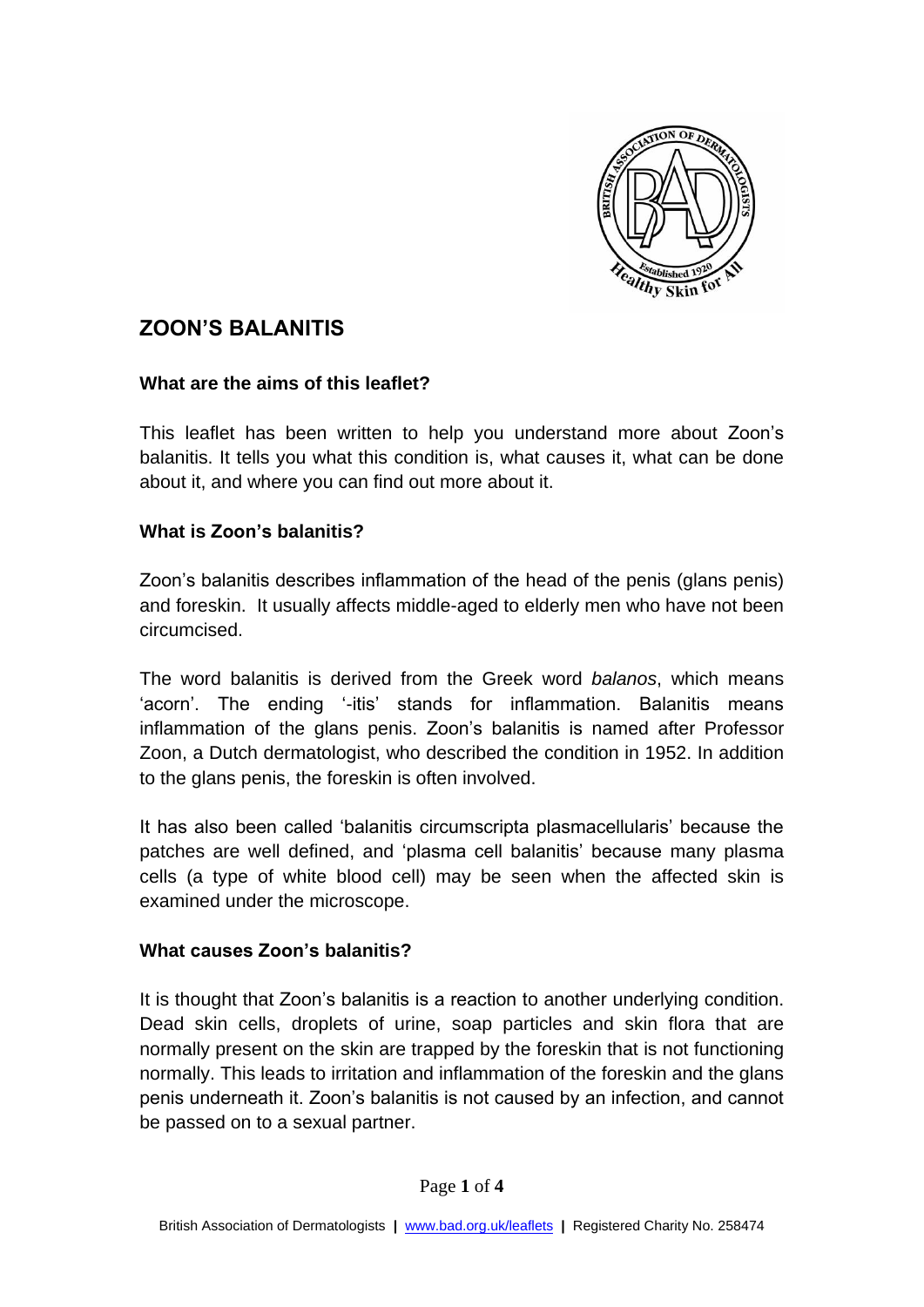A similar condition has also been described in women affecting the vulva (Zoon's vulvitis).

Zoon's balanitis may be present on its own, or more often is a sign of an underlying skin condition such as [lichen sclerosus](http://www.bad.org.uk/for-the-public/patient-information-leaflets/male-genital-lichen-sclerosus) or lichen planus. Lichen sclerosus can make the foreskin tight and more difficult to retract.

# **Is Zoon's balanitis hereditary?**

No, Zoon's balanitis is not hereditary.

# **What are the symptoms of Zoon's balanitis?**

Zoon's balanitis usually causes no symptoms and looks worse than it feels. It may cause itching and discomfort.

# **What does Zoon's balanitis look like?**

Glistening, moist, bright red or autumn brown patches are sharply demarcated (defined) from the surrounding normal-looking skin. Some dark red or brownish stippling (numerous small dots or specks) may be seen. The distribution is often symmetrical affecting the glans penis and adjacent foreskin, described as 'kissing' lesions.

# **How is Zoon's balanitis diagnosed?**

The diagnosis can be made by a doctor after carefully examining your skin.

Sometimes a small skin sample may be taken from the skin of the penis and checked under the microscope to confirm the diagnosis and check for possible underlying conditions, as mentioned above. This is called a skin biopsy and requires a local anaesthetic injection and possibly stitches to close the wound. A small scar may result.

# **Can Zoon's balanitis be cured?**

Zoon's balanitis may last for several years, and can flare intermittently. Sometimes it can be improved with altered washing habits and the use of treatments described below.

Zoon's balanitis may be cured by circumcision, a surgical procedure to remove the foreskin.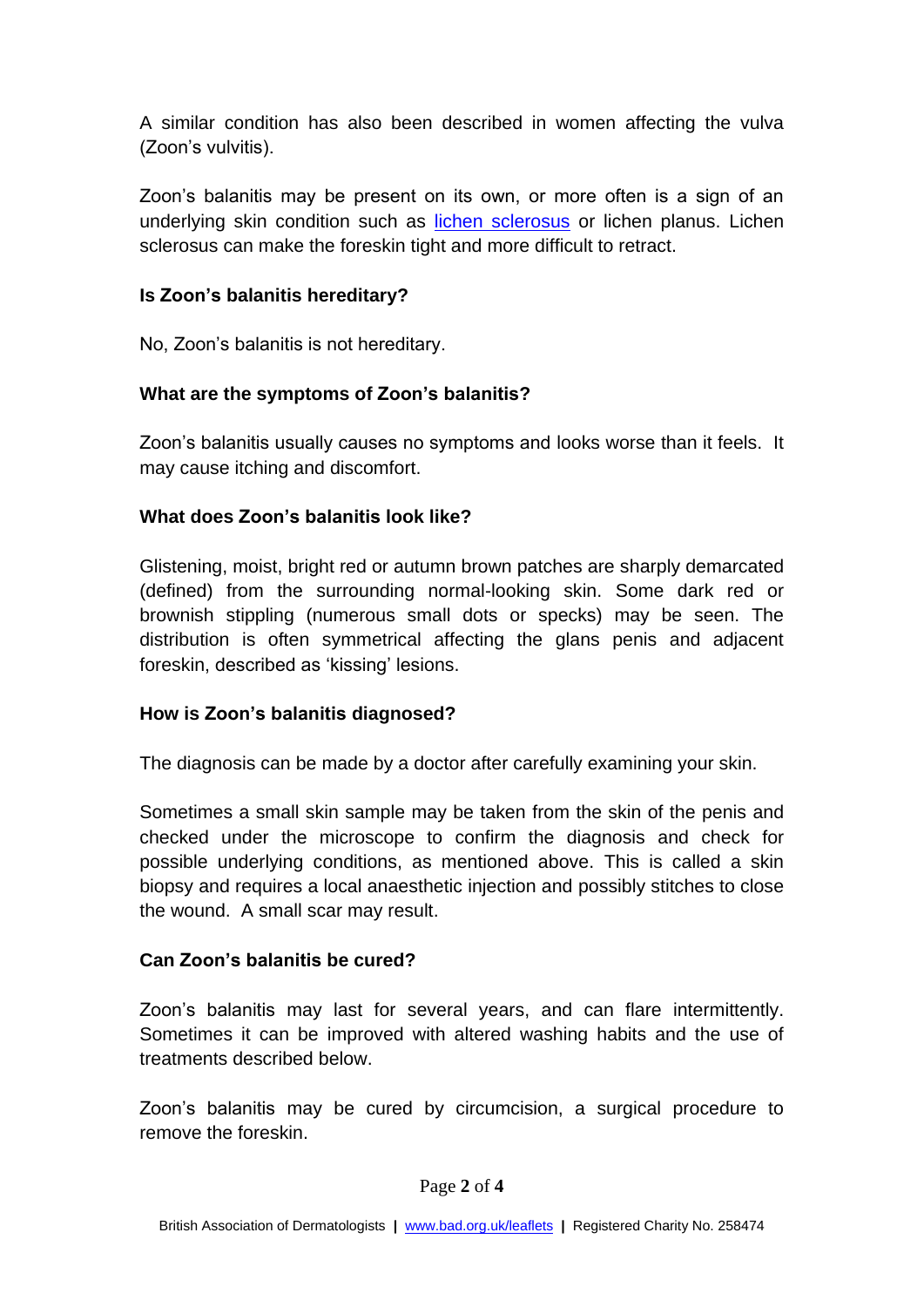# **How can Zoon's balanitis be treated?**

Steroid creams or ointments of mild to potent strength, with or without the addition of anti-bacterial or anti-yeast agents may be prescribed by your doctor and can be used for short periods intermittently. Your doctor will discuss with you how to use these treatments.

Surgical lasers such as the Erbium:YAG or carbon dioxide lasers have been reported to be helpful in some cases. The affected skin will require local anaesthetic injections or creams. Layer by layer of skin is lasered away until all the affected skin has gone. The area is then left to heal which may take several weeks. Treatment availability in the NHS varies, depending on whether there is expertise in this area.

# **Self care (What can I do?)**

The skin of the glans penis needs to be washed regularly, after fully retracting the foreskin. Instead of using soap, washing with a soap substitute such as a bland moisturising cream can be helpful.

It may help to retract your foreskin whenever possible, to allow any moisture to dry out naturally. This is particularly the case before and after urinating. Regularly applying a bland ointment (e.g. plain Vaseline) to the glans penis and foreskin may help to provide a protective barrier.

It is good practice to keep an eye on your skin. Anything unusual, for example deeper sores which do not heal, or areas of lumpiness, should be reported to your doctor.

# **Where can I get more information about Zoon's balanitis?**

*Web links to detailed leaflets:*

<http://www.dermnetnz.org/site-age-specific/plasma-cell.html>